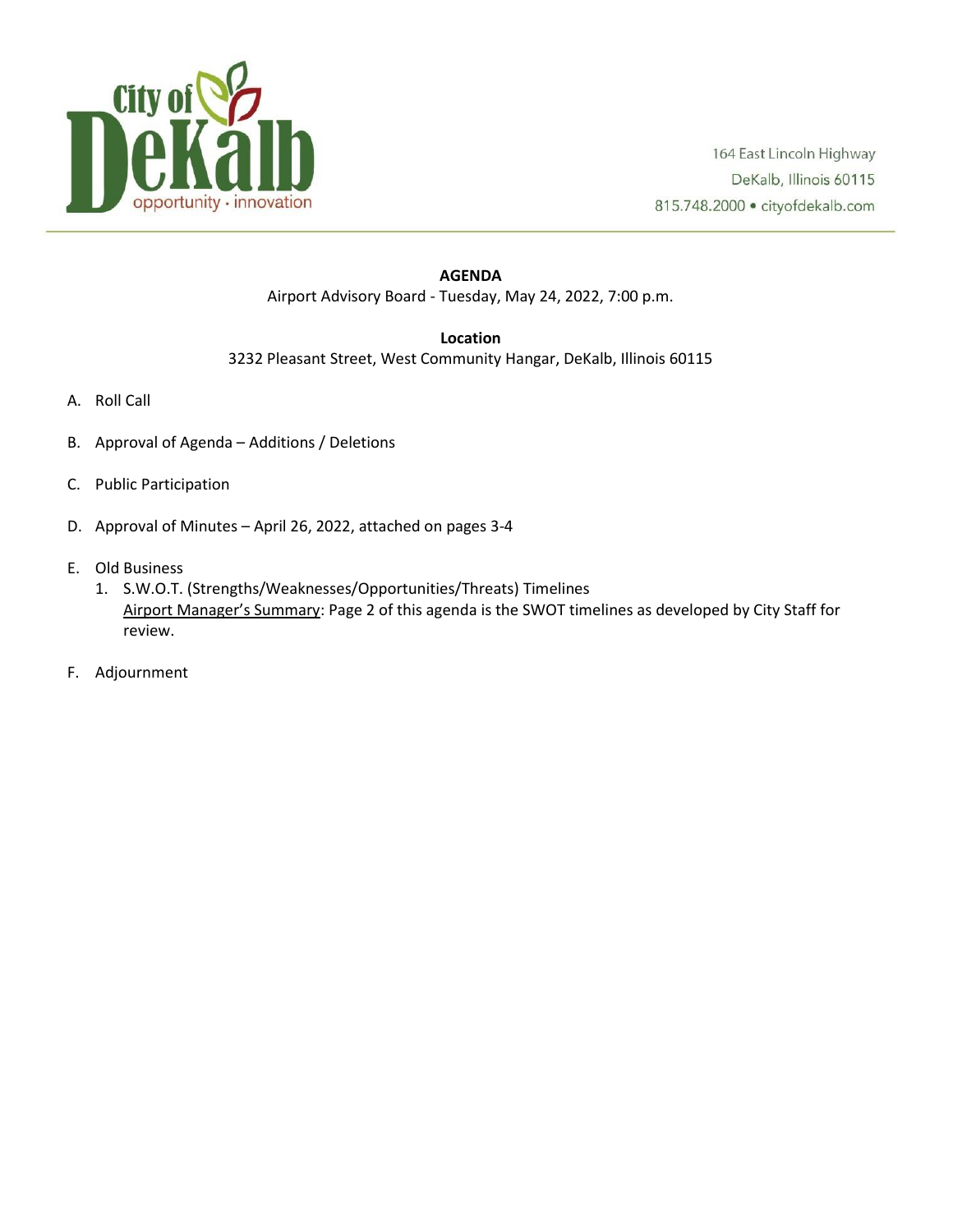## AIRPORT ADVISORY BOARD S.W.O.T. Timelines 051922

| Short-term |  |  |
|------------|--|--|
|            |  |  |

|                               | Communication with Tenants/Engagement       | Simulator Time                               |
|-------------------------------|---------------------------------------------|----------------------------------------------|
|                               | o Construction updates                      | o Fly America waiting on FAA approval        |
|                               | o Establish Monthly eblast                  | <b>Public School Education</b>               |
|                               | o Follow on FB                              | o Manager assisted in Sycamore North         |
|                               | o Manager's Coffee                          | elementary school Adopt a Pilot              |
|                               | Community image/Opportunity                 | o Daycare groups scheduled in July           |
|                               | Unbound/social media                        | o Homeschool groups scheduling summer        |
|                               | o Ongoing - FB                              | o Manager will reach out for 2022-23         |
|                               | o Website update by Scott Zak/Intern Nate   | school year                                  |
|                               | Signage                                     | Airport Maintenance, Ground Service Eqp      |
|                               | o Directional signage anticipated by Fall   | o Budget - FY2023>                           |
|                               | o Tenants will submit their designs for     | Air Park                                     |
|                               | approval                                    | o Lowe's Grant applied for in April; waiting |
|                               | <b>Cortland Residents</b>                   | results                                      |
|                               | o Manager scheduled to meet with Mayor      | o Loudspeaker - install in June              |
|                               | Increase Rental Income                      | Events                                       |
|                               | o Intern Nate working on evaluation         | o IAC Practice Days - Fridays, alternating   |
|                               |                                             | Saturdays                                    |
|                               | throughout summer; adjustments to<br>follow |                                              |
|                               |                                             | o DCHD Recycling events - Jun 4, 25, Sep 24  |
|                               | o SASO reviews                              | o EAA Young Eagles/Pancakes-Jun 4/5          |
|                               | o Adding E5-10 after rehab                  | o Mortenson Picnic/IAC viewing - Jun 24      |
| OSH - Camping/Pit Stop/Events |                                             | Courtesy Cars                                |
|                               | o WorldFuel supporting Hot Dogs, etc.       | o Budget - FY2023>                           |
|                               | o Investigating Food Trucks possibilities   | o Contacting local dealerships               |
|                               | o Formation Flight Training staging on Jet  | Peace Rd / Pleasant St Conditions            |
|                               | Ramp                                        | o Budget - FY2023>                           |
|                               | o Will entertain camping requests           |                                              |
|                               | o Drone - Roger Keys video or in person     |                                              |

Long term

- TIF Funding
- Hangar Development
- · Airport Maintenance, Ground Service Eqp
- Events
- Restaurant
- · Part 139 Status
- Contiguous Land/Zoning Frontier, N of 2200 Pleasant St
- Alternative Fuels/EV Charging
- Air Taxi/Regional Air Service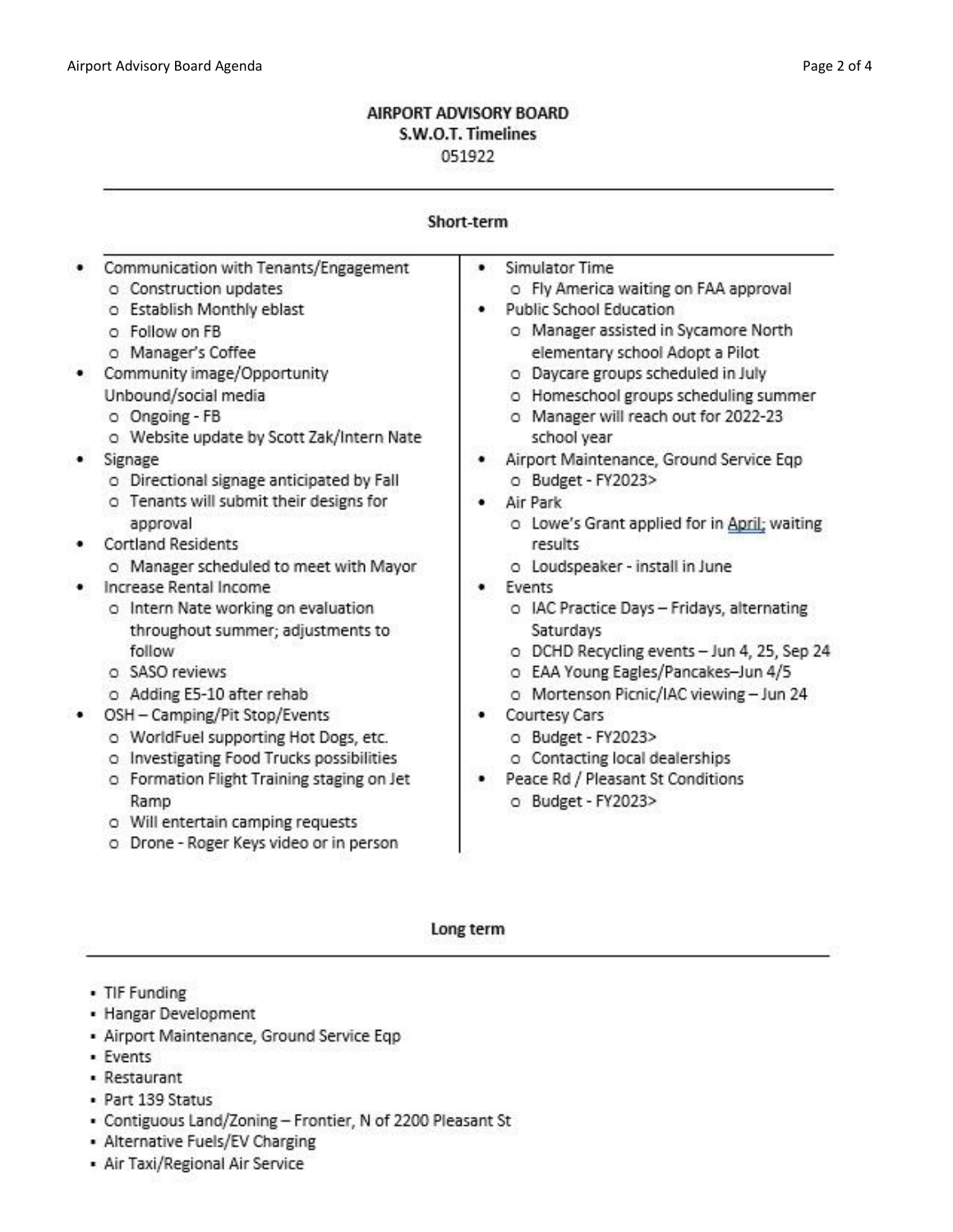

Airport Advisory Board

The Airport Advisory Board of the City of DeKalb, Illinois, held a Regular meeting on April 26, 2022, at the DeKalb Taylor Municipal Airport, 3232 Pleasant Street, DeKalb, Illinois, in the West Community Hangar.

Chair Robert Owens called the meeting to order at 7:00 p.m.

A. Roll Call

Chair Robert Owens called the roll and the following members of the Airport Advisory Board were present: Paul Borek, Richard Dowen, Matt Duffy, Robert Owens/Chair, Bernard Pupino/Vice Chair, James Rhoades. Scott Carlson was absent. Also present were Mayor Cohen Barnes, City Council Liaison Tony Faivre, City Manager Bill Nicklas, Public Works Director Andy Raih, and Airport Manager Renee Riani, along with guests: Eric Dienst/Rev'd Up Motorsports and James Briscoe/DeKalb Finance Advisory Council member.

B. Approval of Agenda

James Rhoades moved to approve the agenda; seconded by Matt Duffy. Motion passed by a majority voice vote of those present.

- C. Public Participation None
- D. Approval of Minutes March 22, 2022 Bernard Pupino moved to approve the minutes of February 22, 2022, meeting; seconded by Richard Dowen. Motion passed by a majority voice vote of those present.
- E. Old Business
	- 1. S.W.O.T. (Strengths/Weaknesses/Opportunities/Threats) Analysis
		- Discussion was led by Bill Nicklas on ranking the top Short-Term Weaknesses, Opportunities and Threats, followed by Mayor Barnes leading the Long Term ranking for the same. The attached document shows the consensus rankings by the Board. Nicklas committed Staff to reviewing the Short-term items and report at next month's meeting on Tue., May 24.
- F. Adjournment

Bernard Pupino moved to adjourn the meeting; seconded by Richard Dowen. Motion passed by a majority voice vote of those present. Chair Owens adjourned the meeting at 8:18 p.m.

Respectfully submitted:

Renee Riani, Airport Manager